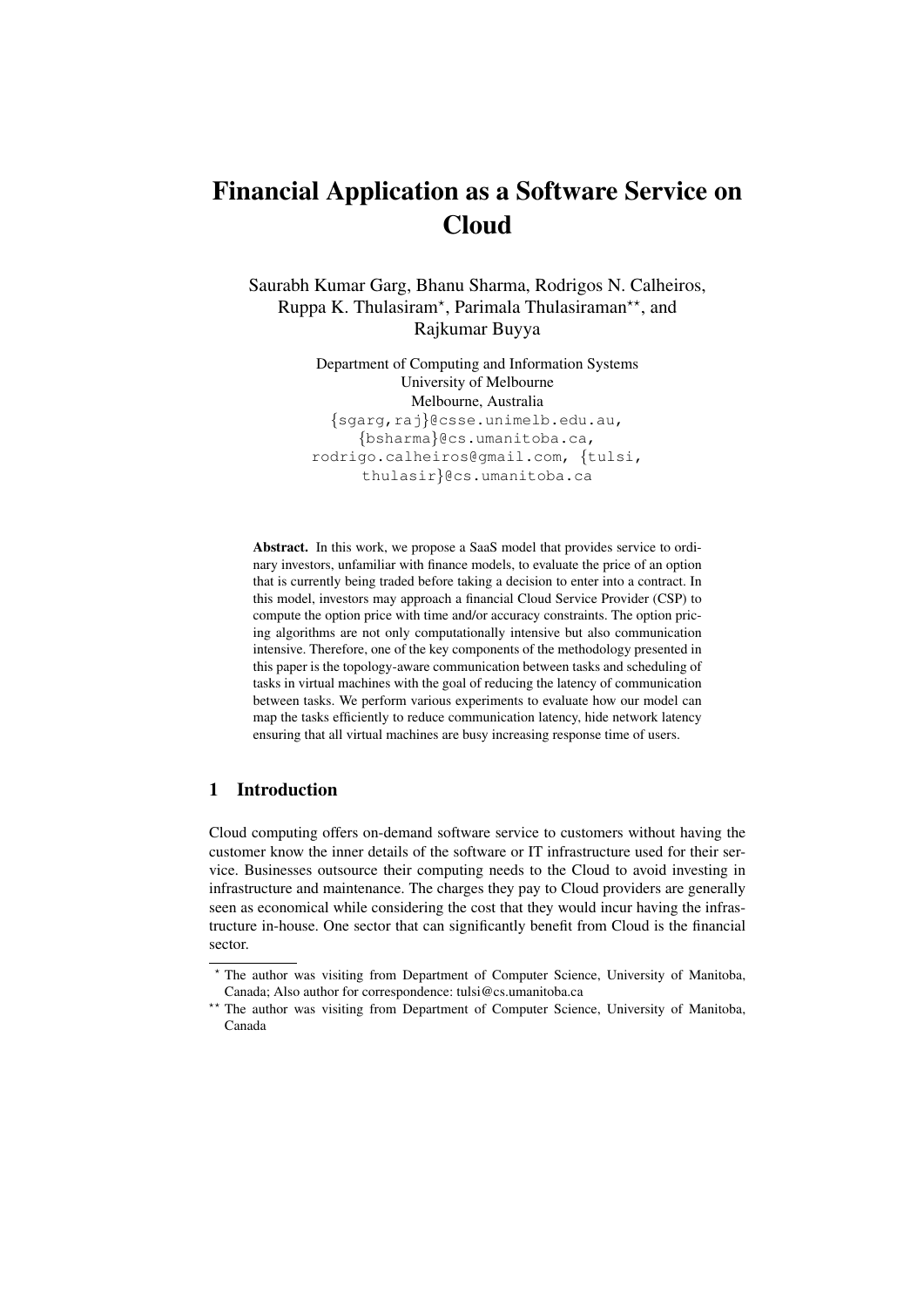

Fig. 1. Financial Service Provisioning in the Cloud.

For example, an investor would be interested in obtaining information that would help in making decision whether to buy a stock at a future date, at a particular price based on some basic information available in public such as Yahoo!Finance. This kind of future investment is referred to as a *option*. This requires knowledge of the current stock price, stock volatility and the proper time to exercise the stock for profit. There are many algorithms [5, 7, 3] to *price an option*. In finance, this problem is called an *option pricing problem*.

Investors interested in pricing an option would need to have working knowledge of these algorithms to help them take an informative decision on computing the option prices. The algorithms used in the option pricing problem are computationally intensive and require parallel processing to obtain results in real time. These computations are very complicated for an investor who is not familiar with the algorithms. The option pricing problem, falls under the category high performance computing applications and several works have already been done in this area [12].

In this study, we propose a SaaS model that provides service to ordinary investors, unfamiliar with finance models, to evaluate an option that is currently being traded before taking a decision to enter into a contract. This provider owns the data center infrastructure and uses it to host the Financial SaaS.

In our SaaS Model (Figure 1), decision on the kernel (option pricing algorithm) to be deployed for a user request, number of tasks to be generated for such request, number of resources to be assigned to the request, and which resources to serve the request is performed at the PaaS level: SaaS requests received from users are forwarded to the PaaS component that make such decisions, which in turn deploys the tasks to the available infrastructure (IaaS). Note that if the SaaS service were offered by a provider that does not own the infrastructure, a fine control over the platform that enables better QoS for investors would be hard to achieve.

To our knowledge no work exists that addresses the need for decision making service involving financial instruments on Cloud. Contributions of the paper are: (a) Making decision on a particular financial model to use that would best fit the user's requirements and constraints. (b) Satisfying investors constraints on time deadline and accuracy. (c) Mapping the tasks to appropriate VMs considering various latencies. (d)

2 GARG ET AL.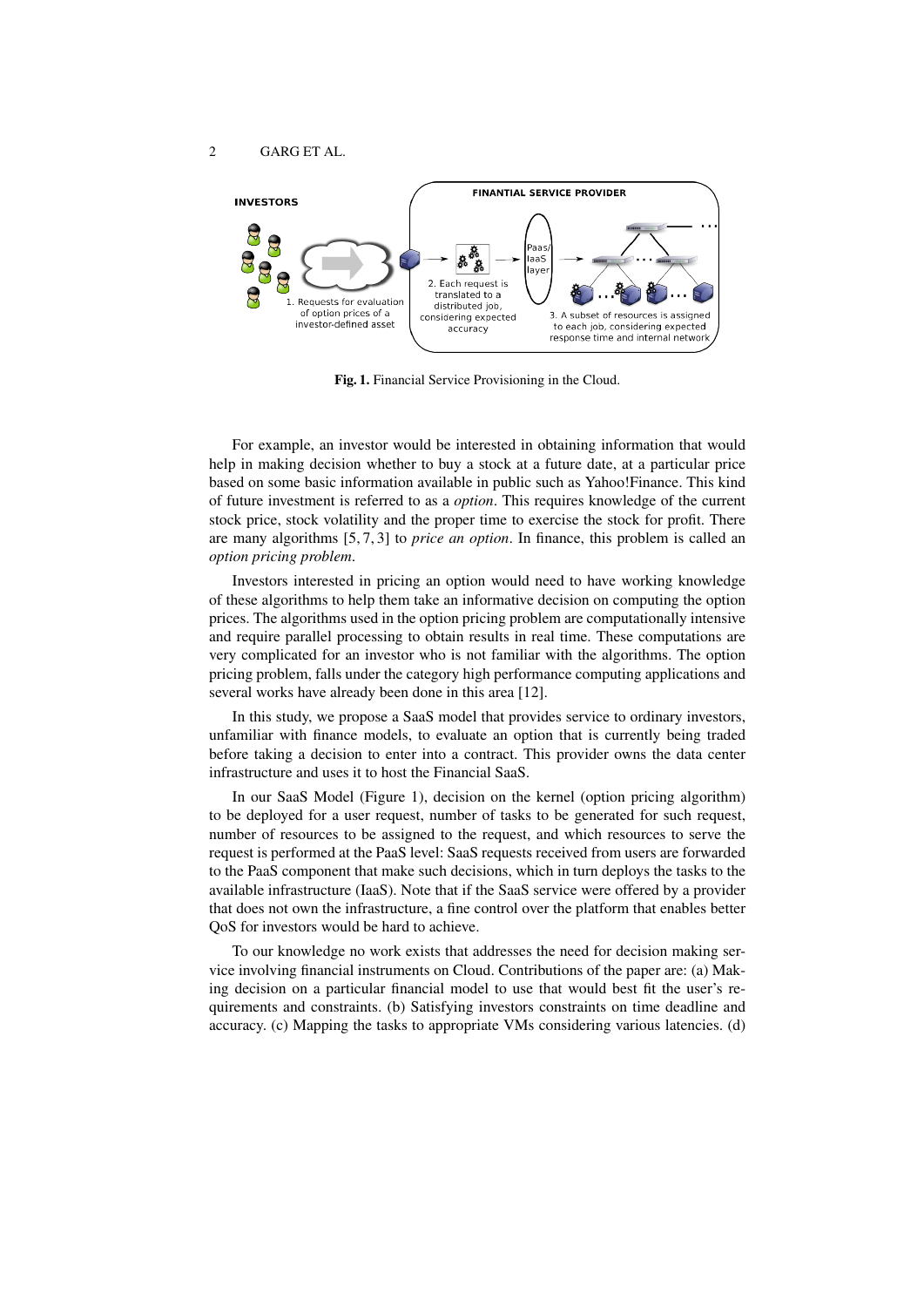Optimizing the number of request processed per second considering HPC nature of the particular algorithm being considered for option pricing.

We organize the rest of the paper as follows. In section 2 we discuss financial option and task scheduling on Cloud. In Section 3, we describe our system model and in Section 4 we present our algorithm for evaluation of the algorithms on Cloud. In Section 5 we describe the results and conclude in Section 6.

# 2 Background and Related Work

In this section, we discuss financial options and a literature survey of task scheduling on Clouds.

*Financial Options:* Formally, an *option* is a contract in which the buyer (generally known as the option *holder*) of an option has the right but without any obligation to buy (with *call* option) or sell (with *put* option) an underlying asset (for example, a stock) at a predetermined price (*strike price, K*) on or before a specified date (*expiration date, T*). The seller (known as *writer*) has the obligation to honor the terms specified in the option contract. The holder pays a premium to the writer (see for example [8]). An European option can be exercised only at the expiration date whereas an American option may be exercised on any date before the expiration date. We have considered four different algorithms in this study for implementing on the CSP side to render option pricing services: Binomial Lattice [7, 13], Monte-Carlo simulation [3], Fast Fourier Transform [5] and Finite-Difference technique [14].

*Task Scheduling on Cloud:* A key component of the methodology presented in this paper is the topology-aware communication between tasks and scheduling of tasks in VMs with the goal of reducing the latency of communication between tasks. Kandalla *et al.* [9] proposed topology-aware algorithms for communication between MPI tasks. However, this approach does not consider virtualized data centers as the underlying hardware infrastructure supporting the application and therefore, cannot be directly applied in our proposed solution. Volckaert *et al.* [15], proposed a network-aware task scheduling algorithm on grids following an embarrassingly parallel (bag of tasks) approach, which is not applicable to financial applications that introduce communication overhead between tasks. Lee *et al.* [10] proposed a topology-aware resource allocation mechanism for IaaS Clouds using genetic algorithm to find the optimal placement of tasks to machines which again follows an embarassignly parallel approach. Coti *et al.* [6] proposed topology-aware scheduling of MPI applications on Grids which cannot be directly applicable to Cloud.

# 3 System Model

Customers of SaaS provider (CSP) are investors who need to evaluate (the price of) an option that is currently being traded before taking a decision to enter into a contract or not. Our proposed system model will be able to provide information as whether the entering the option contract could be profitable. For this purpose, the CSP in our model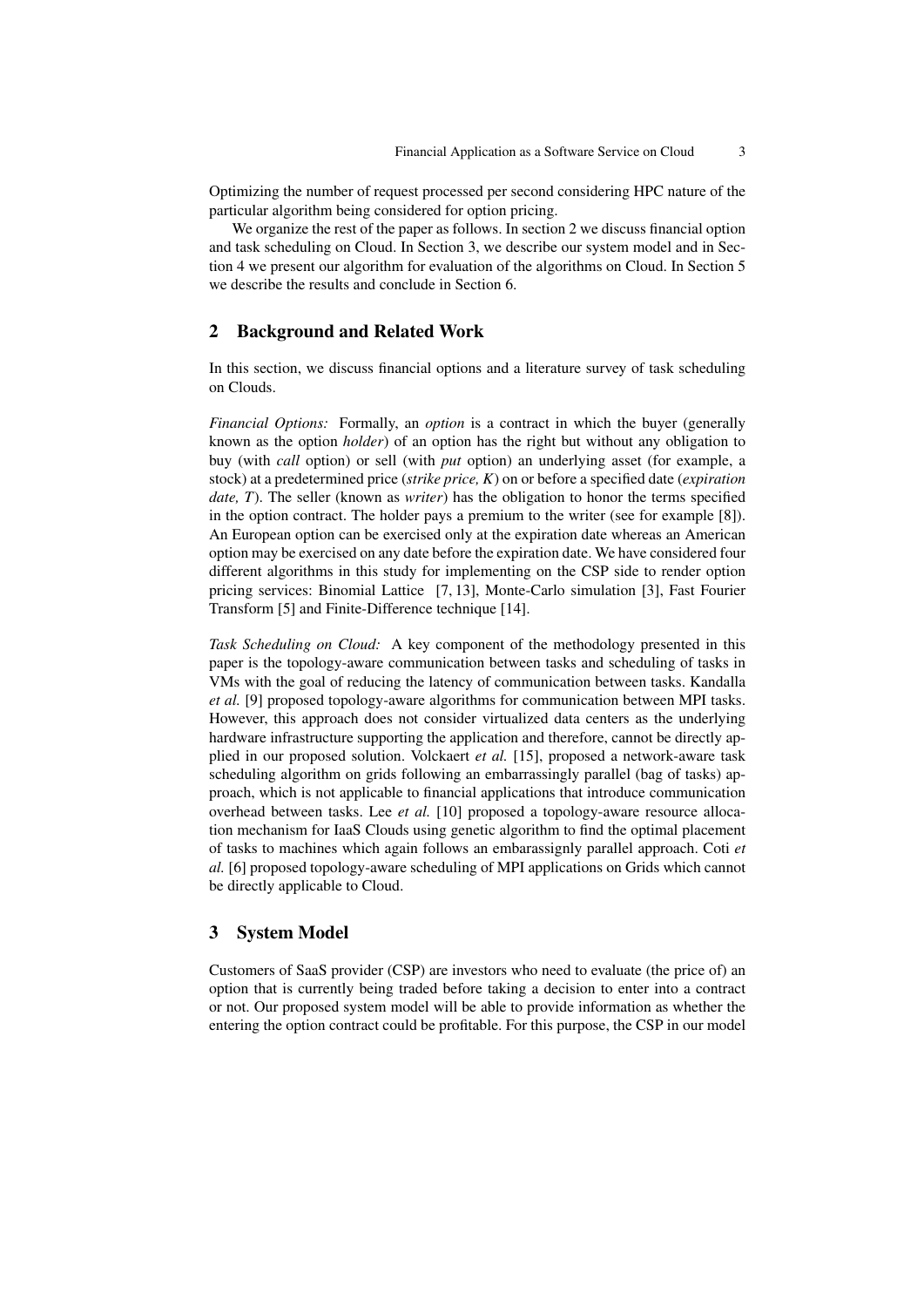uses one of the four algorithms for option pricing: fast Fourier transform (FFT), finitedifference (FD), binomial lattice, and Monte-Carlo simulation. Each of these algorithms is representative of typical HPC applications with their different computation and communication needs. The customers' request for resource contains: service description, required accuracy, and deadline for service response. Each of the option pricing algorithms has different processing times which affects service deadline. Also, each algorithm provides an accuracy different from another. Therefore, customers are charged for the service depending on the required accuracy and service deadline. Each customer may have their own parameters or input for an option. For example, the current stock price (S), strike price in the contract  $(K)$ , volatility of the asset  $(\sigma)$ , expiration time in years  $T$ , and current interest rate  $(r)$ . These parameters are provided as service description to the CSP. Another important parameter is the number of time steps  $N$ . For example, in the binomial lattice algorithm, increasing the number of time steps, makes the problem more fine-grained providing more accurate results. However, this increases processing time. The CSP executes customers' requests at its own data center. With this



Fig. 2. System Model.

model, the service provider can ensure the secrecy of the models they use to provide service to their customers, which can be more accurate than models available with other CSP.

The system architecture that can support the described scenario is depicted in Figure 2, and contains two main components, namely *option price broker* and *data center*.

The option price broker receives user requests, analyzes them, and submits them to the data center. It keeps information about resource availability and number of requests being processed. It processes each request in three distinct phases: (i) defines the preferred order of execution of algorithms based on request's accuracy and deadline; (ii) searches for a mapping of tasks to VMs considering the preferred order of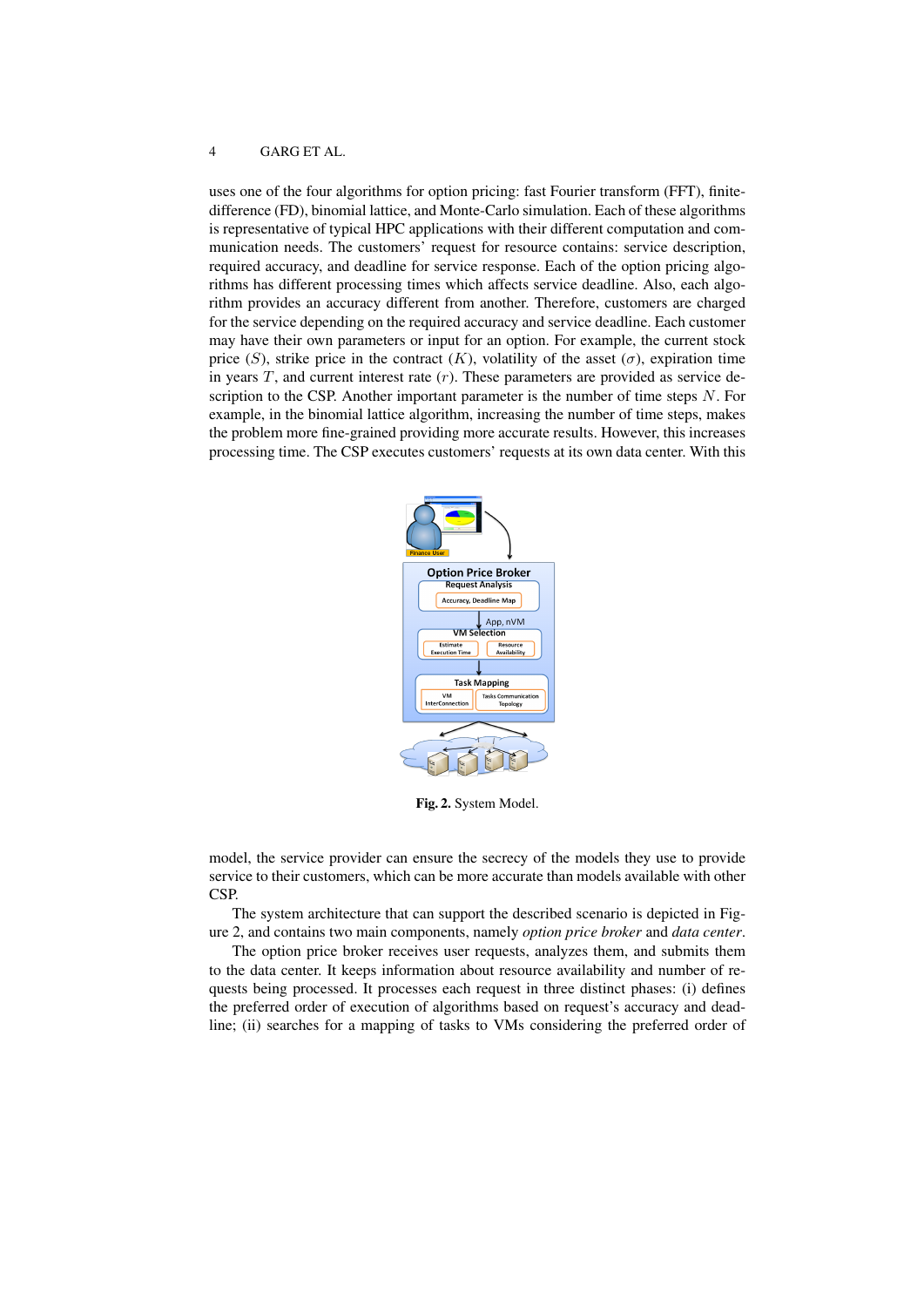algorithms: that is, if it is unable to accommodate a set of VMs for its first choice algorithm, it evaluates the possibility of the second algorithm; (iii) maps the tasks based on their communication requirement, on the VM's network topology, and on memory requirements.

The data center handles the actual execution of tasks that represent user requests. The data center network topology considered in this paper assumes servers placed in racks are connected using edge and aggregation switches and core routers. In this paper, we assume static routing inside the data center. The fat tree topology on which the servers are organized can be over-subscribed depending on the number of servers connected to the edge switch. Moreover, each server hosts  $2^k$  VMs where k can be predetermined by the provider.

## 4 Algorithm and Evaluation

In this section, we discuss the mechanism for processing user requests. Each request has the form  $(OptVariables_i, A_i, d_i)$ , where  $OptVariables_i$  are the variables for calculating option pricing,  $A_i$  is the required accuracy and  $d_i$  is the service deadline by which user is expecting the results. The option price broker performs three phases of computations:

#### 4.1 Phase 1: Algorithm Decision

In this step, the broker decides which algorithm to use to service the customers request. This depends on the desired accuracy and service deadline.

|                 | Low $(0-50\%)$ Medium $(50-70\%)$ High $(70-100\%)$ |  |
|-----------------|-----------------------------------------------------|--|
| <b>Binomial</b> |                                                     |  |
| Monte-Carlo     |                                                     |  |
| Finite Diff.    |                                                     |  |
| FFT.            |                                                     |  |

Table 1. Rank of techniques for accuracy requirements.

To determine which algorithm provides better accuracy, the CSP considers a precomputed table, derived from benchmark results of the algorithms. In Table 1, each of the algorithm used in this study is ranked (1 is highest and 4 is lowest) according to three accuracy levels: low, medium and high. This is derived from our previous experience [11] of running these algorithms on different platforms. Similarly, Table 2 depicts the ranks of these algorithms in terms of the execution time. For example, if a customer requires high accuracy but has a relaxed (large) deadline, then finite-difference technique is chosen as the preferred algorithm to compute the option prices. However, if a user needs high accuracy and has a tight deadline, the request is rejected. Note, that the four algorithms are ranked based on the request characteristics and this is the order that will be considered.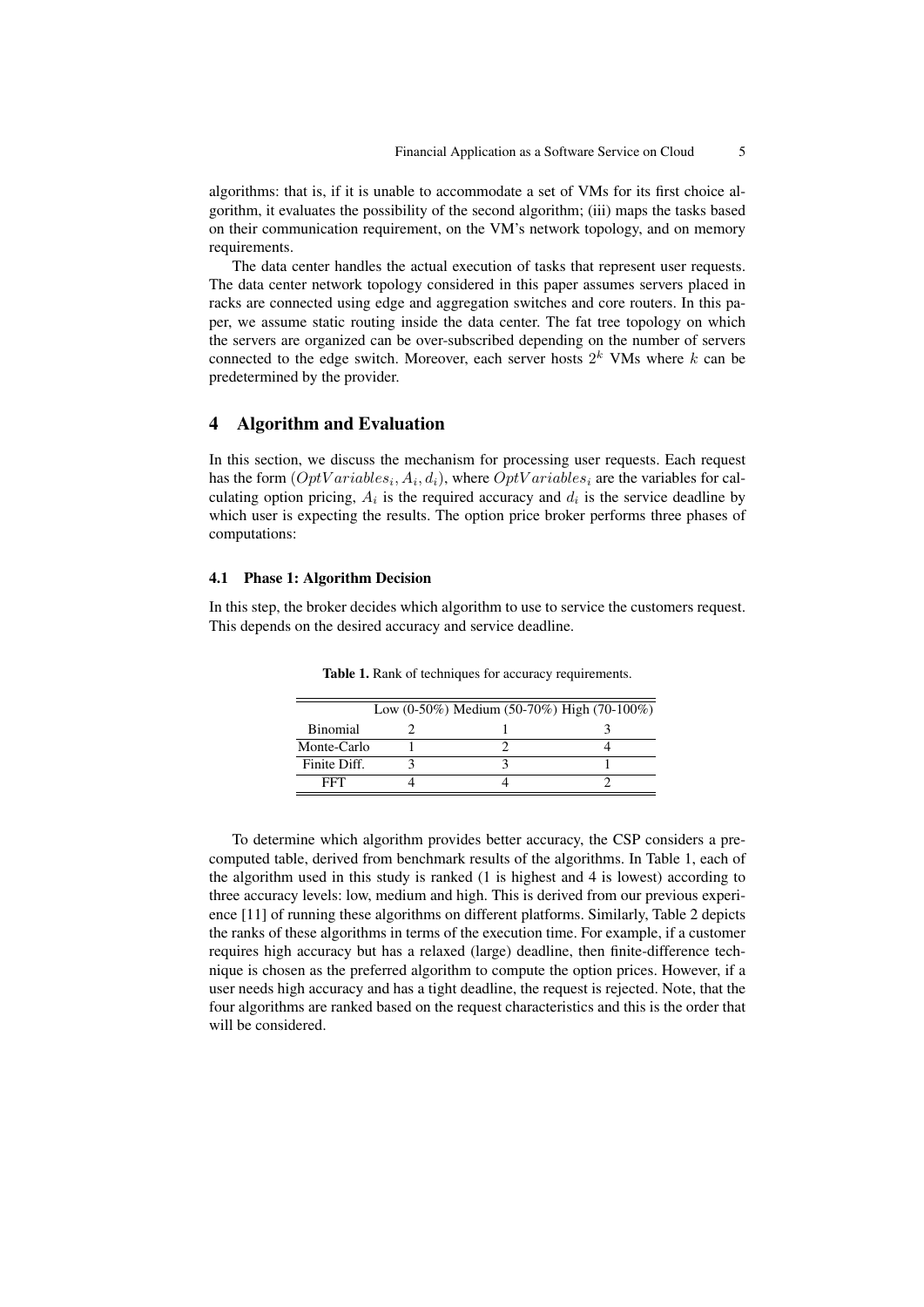|                 | Low (quicker) Medium (moderate) High (large) |  |
|-----------------|----------------------------------------------|--|
| <b>Binomial</b> |                                              |  |
| Monte-Carlo     |                                              |  |
| Finite Diff.    |                                              |  |
| EET             |                                              |  |
|                 |                                              |  |

Table 2. Rank of techniques for timing requirements.

Since these algorithms are also communication intensive, some thought needs to be given to the communication structure of the algorithms to better schedule them on the VMs. For FFT, we follow the Cooley-Tukey butterfly algorithm [2]. The parallel FFT algorithm requires  $logP$  communications and  $logN - logP$  computations. Therefore, the execution time of each task is given by  $t_{computation} * (log N - log P) + t_{communication} *$  $log P$ , where N is number of elements (or time steps) and P is the number of VMs.

The option price broker also makes a decision on the number of VMs required to execute tasks for ensuring its completion within the deadline.

## 4.2 Phase 2: Virtual Machines Selection

In this phase, the option price broker decides on the set of VMs needed to execute the algorithm selected in phase 1. As mentioned earlier, each server in the data center hosts  $2<sup>k</sup>$  VMs. Moreover, each algorithm has communication and computation needs that have to be met by the internal network topology and server resources, respectively. Since the data center runs several requests/algorithms simultaneously, the broker selects a set of VMs for an incoming request in such a way that the communication overhead is minimized. For example, if FFT is being considered to be executed, the broker tries to select VMs that belong to the same server or whose servers are positioned in the same rack. This ensures data locality. Therefore, the broker adopts the following strategy for VM selection. Let the number of VMs required by the request  $i$  for given accuracy level  $A_i$  and deadline  $d_i$ , be  $numV mReq_i$ . This is assumed to be a power of two. Let  $EstExTime_i$  be the estimated execution time of each task. The following mapping strategies are used to schedule different algorithms.

For FFT, tasks have to be confined to the same server or rack. The selection of VMs for this algorithm is described in Algorithm 1. For Finite-Difference technique, since communication is only between neighbouring taks, there is no restriction about VM placement, and the mapping is described in Algorithm 2. Finally, in the case of Monte-Carlo and Binomial Lattice, that are loosely-coupled algorithms, tasks are distributed in a round-robin strategy.

#### 4.3 Phase 3: Mapping tasks to selected VMs

In this phase, the actual scheduling of each task from various applications to VMs takes place, following the decisions made in the previous phases. The mapping considers communication between tasks.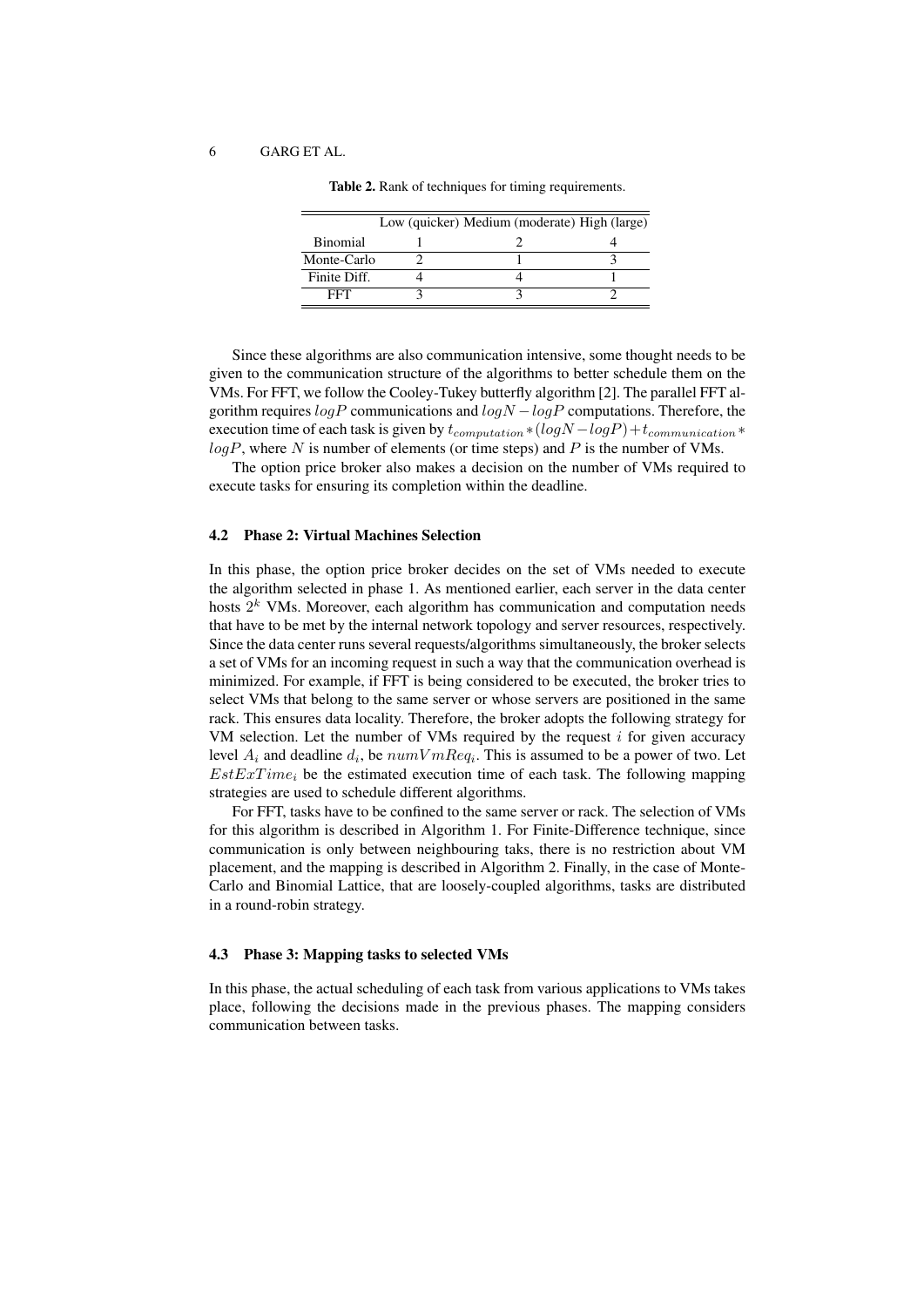



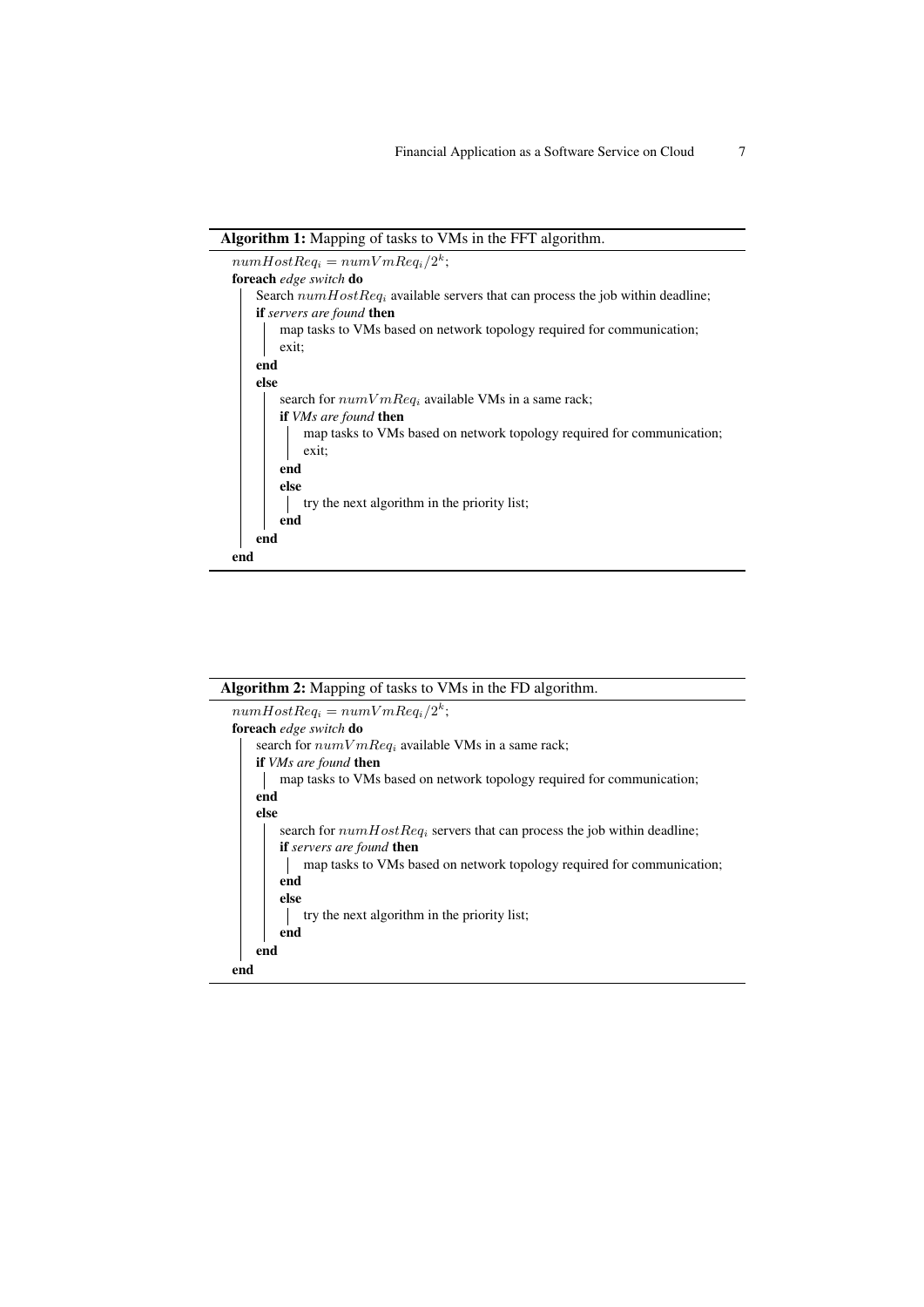#### 5 Results and Discussions

This section presents the performance results of our proposed algorithm to enable Option Pricing as Cloud Software service. We simulated a SaaS Cloud scenario using CloudSim [4]. We compare our mechanism to a general approach of deploying the VMs across a data center without any knowledge of network and application requirements. We call this approach as  $BlindMethod$ . In phase 2 using this mehtod, tasks are randomly assigned to VMs. The simulation design reflects configurations that are similar to actual data centers and can determine the performance of our proposed mechanism (computation strategy).

#### 5.1 Option Pricing SaaS provider's configuration

Current Cloud data centers generally contain commodity hardware with hierarchical tree network topology [1]. Therefore, in our experiments each simulated server is equivalent to a Intel Core i7-920 with 4 cores and 8 threads (virtual cores), 2.66 Ghz with 8 GB RAM. We have deployed two VMs per server each with 4 cores and 4 GB RAM. Each server is connected to the edge network with 1 Gigabit Ethernet link. Servers are placed in racks, and each rack has one edge switch. We have one 4-port root switch, four 2-port aggregate switch with one up link and eight edge switches. The edge and aggregate switches are connected by 10 Gigabit Ethernet links. The network bandwidth between aggregate switches is 20 Gbps. The default number of servers in each rack is 10, therefore 160 VMs are simulated. The switching delays for different number of hops are based on the work by Kandalla et al. [9], i.e. intra rack communication delay is  $1.57\mu sec$ , delay due to communication through aggregate switch is  $2.45\mu sec$  and delay due to communication through root switch is  $2.85\mu sec$ . To estimate the execution time of different algorithms we run different set of experiments using all four option pricing algorithms on a Intel Core i7-920 4cores/8thread (virtual cores), 2.66 Ghz with 8GB RAM machine.

#### 5.2 Option Pricing Request Generation

Since there is no trace available from data centers running financial applications, we generated different types of requests using uniform distribution for varying option pricing inputs, accuracy (low, medium, high) and deadline (low, medium, high) requirements. The arrival rate of customer requests is 10000 requests per second.

#### 5.3 Performance Metrics and Experimental Scenarios

We use two metrics to evaluate our computation strategy: average processing time and network overhead. The average processing time indicates how fast our mechanism can process user requests, which is an important quality of service metric for any SaaS provider. The network overhead indicates how much data is transferred through the edge switches and it shows the importance of the network topology and application for scheduling tasks. We considered the following aspects in the experiments: (i) Effect of different mixture of requests in terms of accuracy, and (ii) Effect of different arrival rates of requests.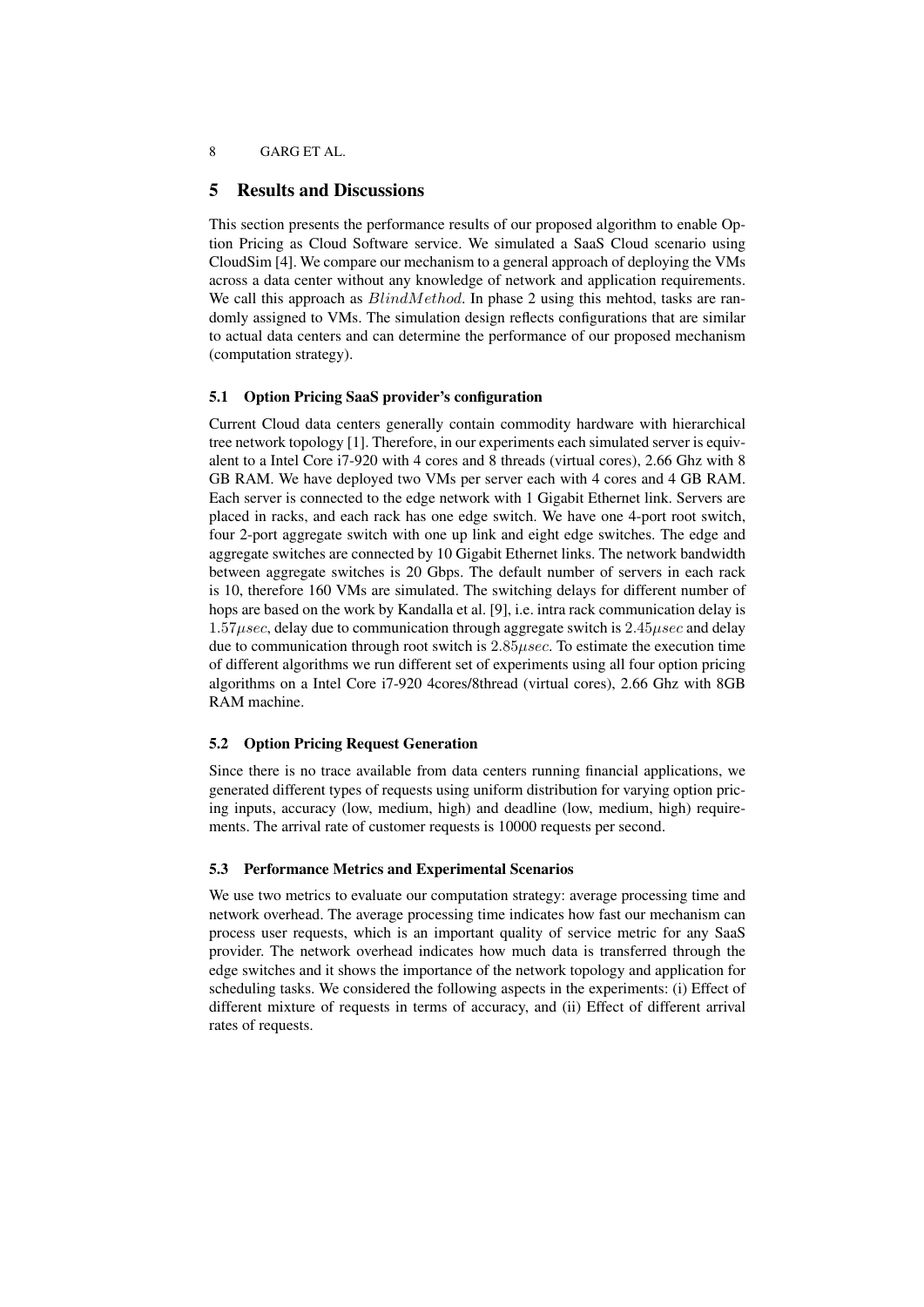

Fig. 3. Effect of Accuracy Requirements of Requests

## 5.4 Analysis of Results

Effect of Change in Accuracy Requirements Figure 3 presents how accuracy requirement of requests affect the performance of our proposed algorithm. Figure 3(a) , (b) and (c) present respectively data transfer, response time, and option algorithms used for our strategy (called  $NetAwareSaaS$  in the figure), respectively, in comparison to  $BlindMethod$ , considering different rate of requests for accuracy levels. In these figures,  $x\%, y\%, z\%$  represents the scenario where  $x\%$  of requests are for low accuracy results, y% of requests are for medium accuracy results and z% of requests are for high accuracy results.

Results show that our strategy reduces network overhead due to data transfer and response time of requests, and response times and data transfers are barely affected by different mixes of accuracy, compared to the BlindMethod strategy. This is due to network aware allocation of resources to serve the customer requests. Since most of the requests in BlindMethod strategy are assigned to VMs which belongs to different switches, more data communication delays resulted in more processing time. Other than this, Figure 3(c) also indicate how different ratio of accuracy requested by customers affect the choice of algorithms used for computing the option price. For instance, when 70% of requests asks for low accuracy, the large data communication is due to binomial lattice algorithm which requires about four VMs to process the customer's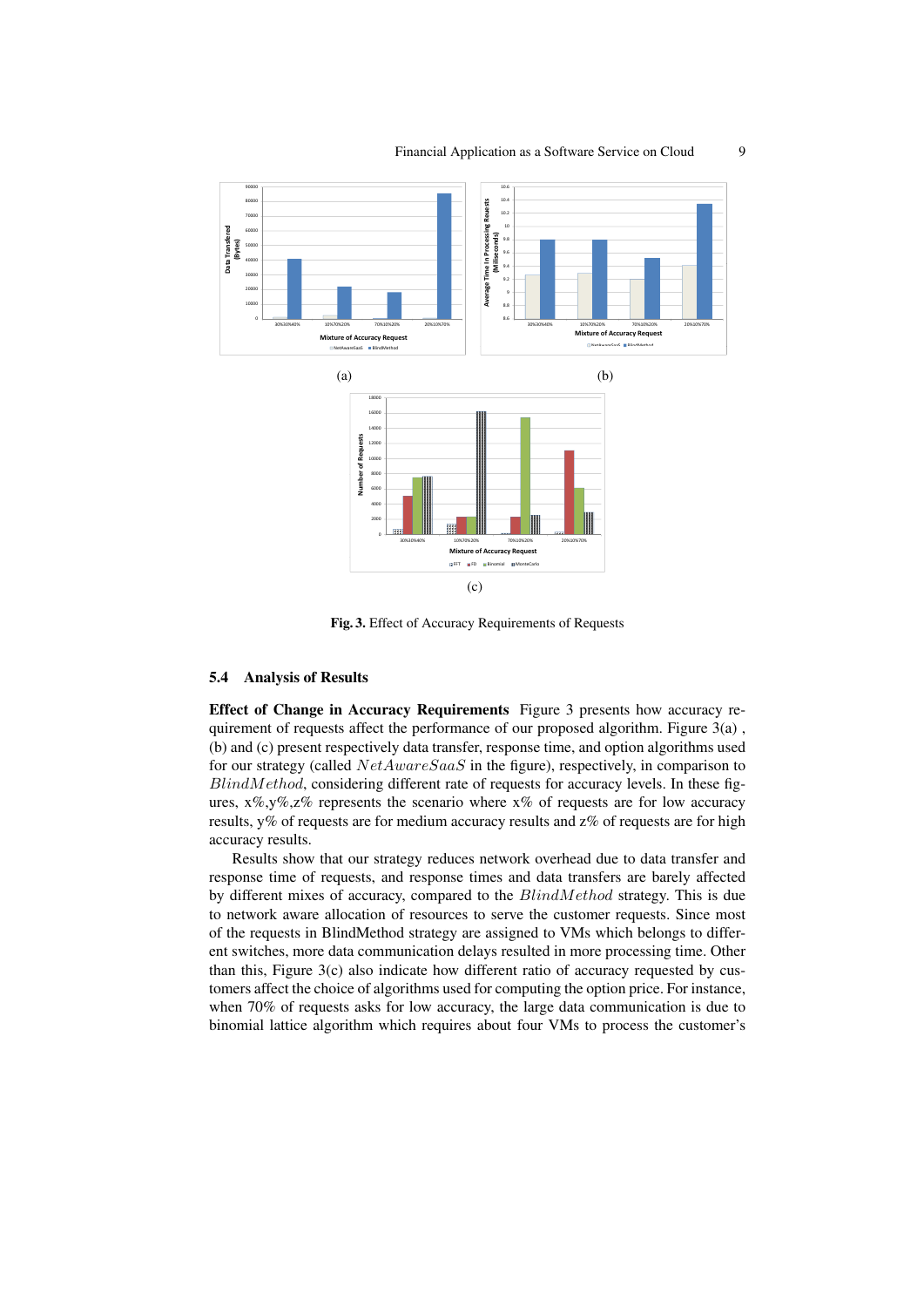request. When 70% of requests is for medium accuracy, the monte carlo algorithm is used which has low communication needs but high computation time. When 70% of request required high accuracy, the amount of data transferred across the switches is quite high in case of BlindMethod strategy due to finite-difference algorithm which has much higher data transfer requirement than any other algorithm. This also has impact on the average processing time for a request due to delays in data transfer.



Fig. 4. Effect of Request Arrival Rate

Effect of Change in Request Arrival Rate Figure 4 presents how arrival rate of requests affect the performance of our proposed algorithm. Figure  $4(a)$ , (b) and (c) present respectively data transfer, response time, and option algorithms used for our strategy (called  $NetAwareSaaS$  in the figure) and  $BlindMethod$ , considering different arrival rate of requests. In the figure, low , medium, high represents the scenario where 100 requests/sec, 1000 requests/sec and 1000request/sec respectively, are received by the SaaS provider. The incoming requests have 30% low ,30% medium, 40% high accuracy requirements.

With the increase in arrival rate, the number of requests to be processed increases, and the data transferred and response time increases drastically. The reason for increase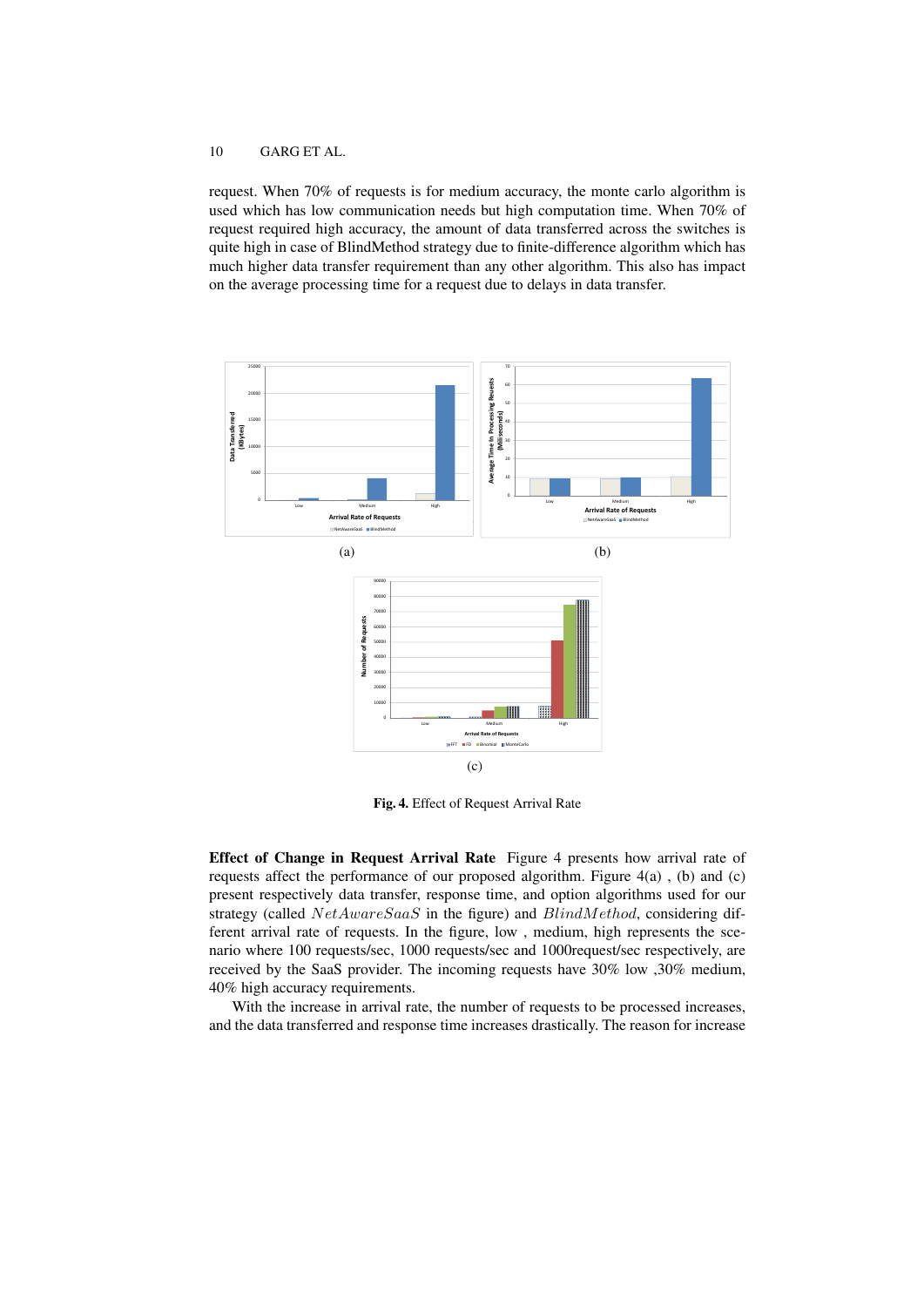in response time is not just the time taken to transfer data between VMs but also the queuing delay on each VM. For low and medium arrival rate the increase in response time is not as much as when arrival rate is high. This behaviour is observed due to the number of resources utilized by each strategy. For low and medium arrival rate there were enough resources to process the requests and keep the response time quite low. However, when the arrival rate increases to high, all the resources in data centers are being utilized to process each requests which also resulted in high queuing and data transferred delays. Nevertheless, the impact on the performance of NetAwareSaaS strategy is almost negligible and in all cases it leads to minimum network overhead due to data transfers and also low processing time.

#### 6 Conclusions

In this work, we proposed a SaaS model that provides service to ordinary investors, unfamiliar with finance models, to evaluate the price of an option that is currently being traded before taking a decision to enter into a contract. The model computed as a first step, based on required accuracy and service time, an appropriate algorithm to be applied. Since these are communication intensive, we considered the communication pattern between tasks for efficient mapping to virtual machines.

Our simulation results showed that our strategy helps in reducing response time and data transfers in the internal network, compared to an approach where SaaS does not have access to the infrastructure and thus cannot apply the techniques described in this paper. Our intention is to expand the current scope of a CSP to devise algorithms for pricing such instruments as well in the near future. Portfolio optimization is another large area of service that could utilize Cloud resources.

## References

- 1. Al-Fares, M., Loukissas, A., Vahdat, A.: A scalable, commodity data center network architecture. SIGCOMM Computer Communication Review 38(4), 63–74 (Oct 2008)
- 2. Barua, S., Thulasiram, R.K., Thulasiraman, P.: High performance computing for a financial application using fast Fourier transform. In: Proc. of 2005 EUROPAr)
- 3. Boyle, P.: Options: A Monte Carlo approach. J. of Finan. Econ. 4, 223–238 (1977)
- 4. Calheiros, R.N., Ranjan, R., Beloglazov, A., Rose, C.A.F.D., Buyya, R.: CloudSim: A toolkit for modeling and simulation of cloud computing environments and evaluation of resource provisioning algorithms. Software: Practice and Experience 41(1), 23–50 (January 2011)
- 5. Carr, P., Madan, D.B.: Option valuation using the fast Fourier transform. The Journal of Computational Finance 2(4), 61–73 (1999)
- 6. Coti, C., Herault, T., Cappello, F.: Mpi applications on grids: A topology aware approach. In: Proc. of 2009 EuroPar). Delft, Netherlands (2009)
- 7. Cox, J.C., Ross, S.A., Rubinstein, M.: Options pricing: A simplified approach. Journal of Financial Economics 7, 229–263 (1979)
- 8. Hull, J.: Options, Futures, and other Derivative Securities. Prentice Hall (May 2008)
- 9. Kandalla, K., Subramoni, H., Vishnu, A., Panda, D.: Designing topology-aware collective communication algorithms for large scale InfiniBand clusters: Case studies with scatter and gather. In: 10th Workshop on Comm. Arch. for Clusters (CAC'10). Atlanta, USA (April 2010)